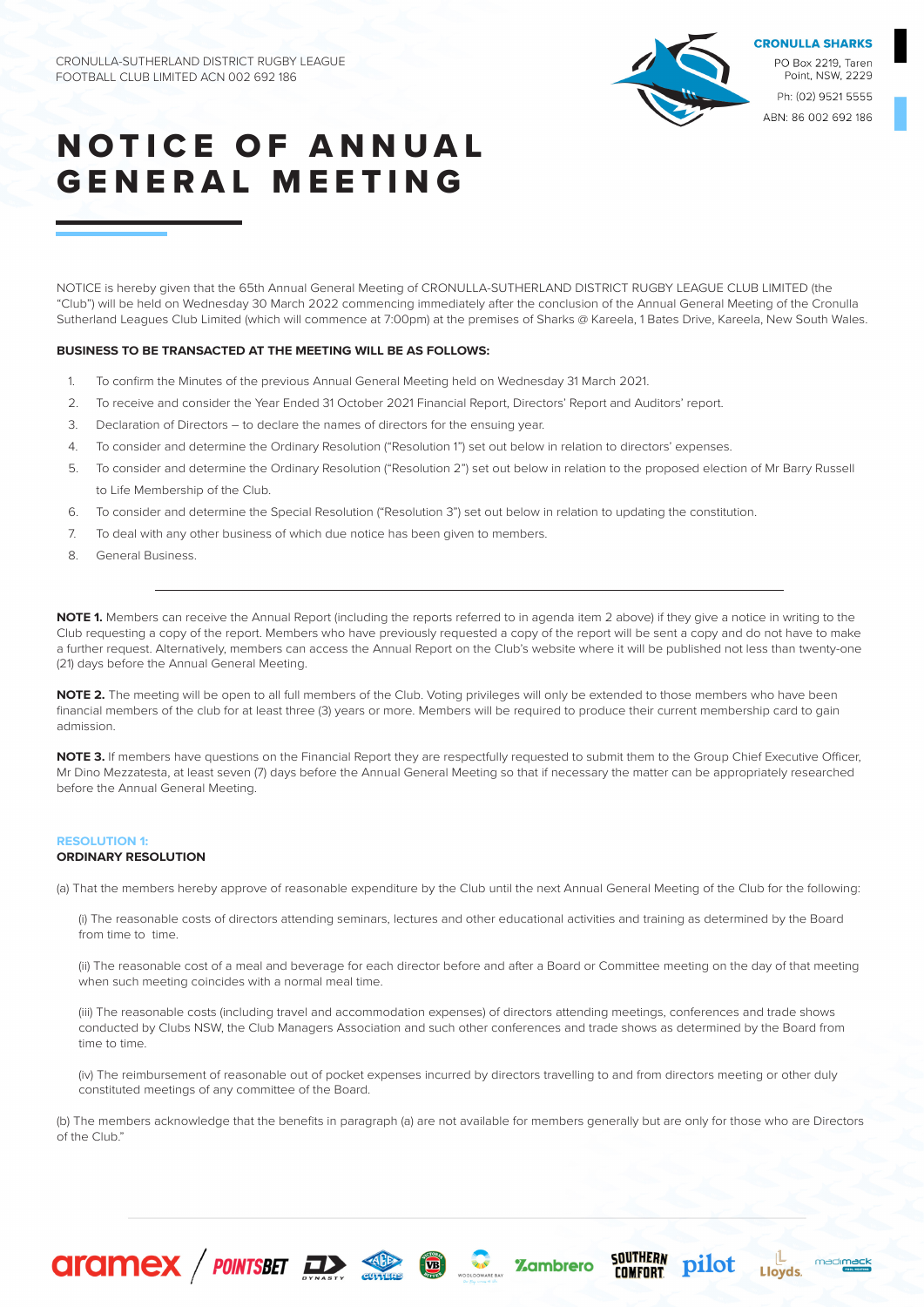

## **PROCEDURAL MATTERS**

1. To be passed, the Resolution must receive a simple majority of votes from those members present and voting either in person or by proxy.

## **RESOLUTION 2: ORDINARY RESOLUTION**

Life Membership

To consider, and if thought fit, to pass the following resolution to elect Mr Barry Russell (Membership Number 648) as a Life Member of the Club:

"That Mr Barry Russell (Member Number 648) is elected to Life membership of the Club"

#### **EXPLANATORY NOTES**

1. The nomination of Mr Barry Russell (Member Number 648) for Life Membership has been made in writing by member Peter Gow (Member Number 6684) and seconded by Chris Weeks (Member Number 535815) in accordance with the Constitution of the Club.

2. The Board has resolved to approve the nomination of Mr Barry Russell for submission to members at this Annual General Meeting for consideration under Rule 23 of the Club's Constitution.

#### **PROCEDURAL MATTERS**

1. To be passed, the Resolution must receive a simple majority of votes from those members present and eligible to vote.

2. A member elected as a Life member shall be presented with a suitable memento in recognition of his service to the Club.

3. Every Life member shall be exempt from payment of annual membership subscriptions to the Club. Every Life member shall be entitled to all the rights and privileges of membership of the Club.

#### **RESOLUTION 3: SPECIAL RESOLUTION**

1. That the Constitution of the Club be amended as follows:

(a) Rule 71A is deleted and replaced with "71A In accordance with, and subject to satisfying the requirements of, section 253Q of the Act the Club may hold a meeting of its members using virtual meeting technology provided the technology gives the persons entitled to attend the meeting, as a whole, a reasonably opportunity to participate without being physically present in the same place.".

(b) Rule 90A is deleted and replaced with "Any notice, notice of meeting, or information about, a meeting or election of the Club, the Board or a committee of the Club sent by electronic means is taken to be given on the business day after it is sent and may be given in a manner permitted by section 253RA of the Act.".

2. To make any formatting, cross referencing, typographical, cross-referencing and numbering changes to the Constitution to give effect to the intention of the prior resolutions.

## **EXPLANATORY NOTES**

1. The amendments to the Constitution result in the Constitution being updated to reflect and accommodate recent changes to the Corporations Act and to remove redundant legislative references.

SOUTHERN<br>Comfort

pilot

madimack

Lloyds

**CITCIMEX** / POINTSBET **De Services C** . 2 **C** . 2 cambrero